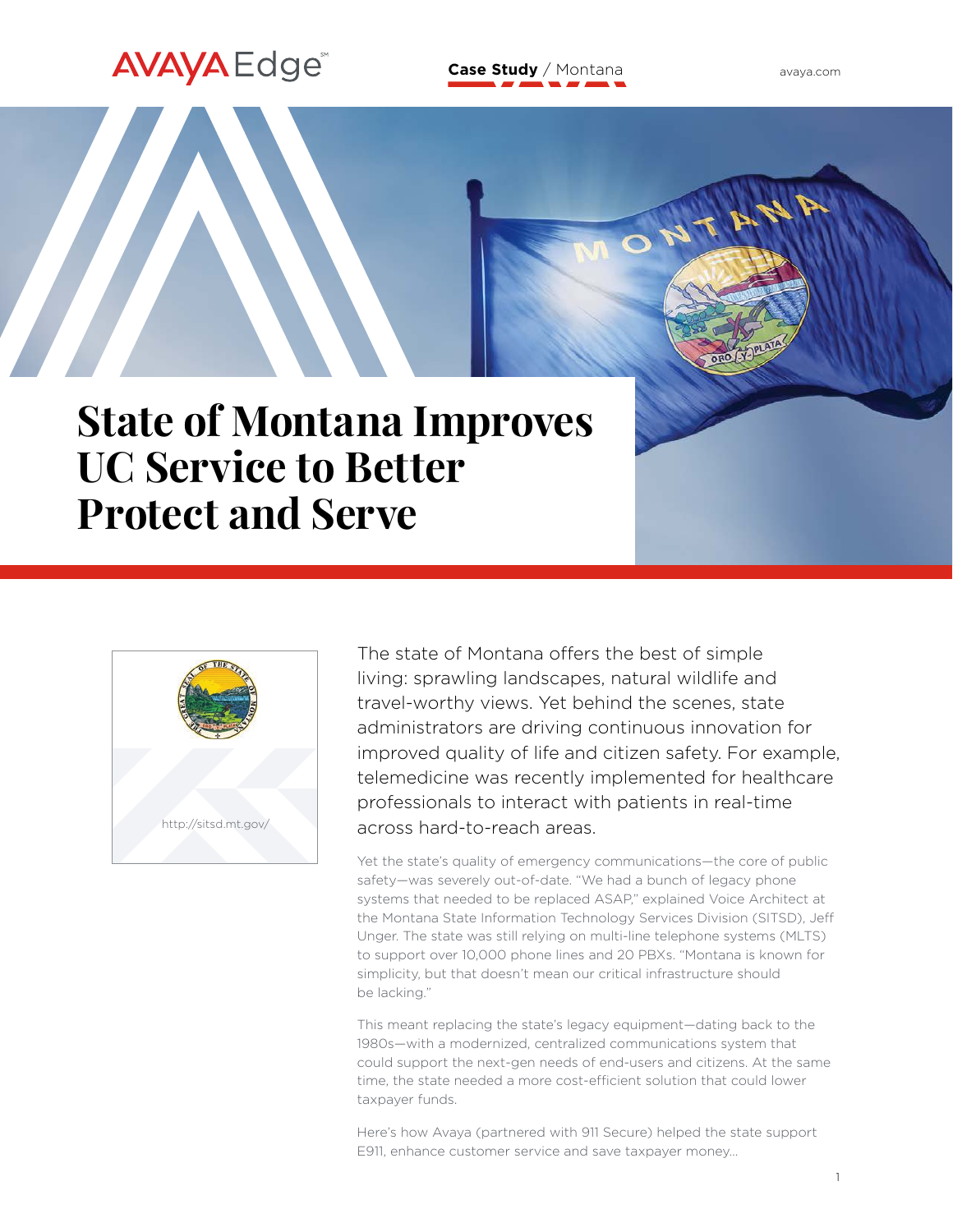

#### **Challenges**

- Shift environment to modern, fully digital UC platform
- Protect UC infrastructure at primary and backup data centers
- Lack of remote access
- High ongoing costs of outdated 911 emergency infrastructure
- Establish seven-digit dialing

#### Any-choice Communications

Emergency responders need to keep up with today's rapid pace of innovation to better serve the public. For the state of Montana, this meant smarter communications for improved team coordination and faster response time to emergency events. "Around 75 percent of 911 calls now come from cell phone networks," Unger explained, "It's about time responders had the same level of technology for protecting those callers and saving lives."

The state needed what we call "any-choice" communications: anytime, anywhere over any device, application, browser or communication channel. "This is why we love Avaya IX Workplace," said Unger.

Avaya IX Workplace—our next-gen collaboration solution as part of the Avaya Aura platform—offers a true digital experience that allows for seamless, personalized communication and collaboration regardless of location, device, circumstance or user preference. This includes a full scope of UC support (phone, chat, SMS, video, screen-sharing) to drive the best business and citizen outcomes.

"The application goes on your mobile device and mirrors the environment of your desk phone. This way, when you get called out to go to a meeting, you can take that phone call with you. If you're out in the field, you can take that phone call back to your desk and keep working. It saves a lot of time and money, and above all helps us better serve and protect."

In addition to this was the ability to keep pace with evolving end-user preferences. "We knew we needed to move in this direction to engage younger generations, where things like mobile apps, texting and email are big," said Unger. "This flexibility is also important for remote working. Instead of having a building full of people, you can have employees working out of their house or anywhere else answering calls all day long with the same reliability and security they would have on-site."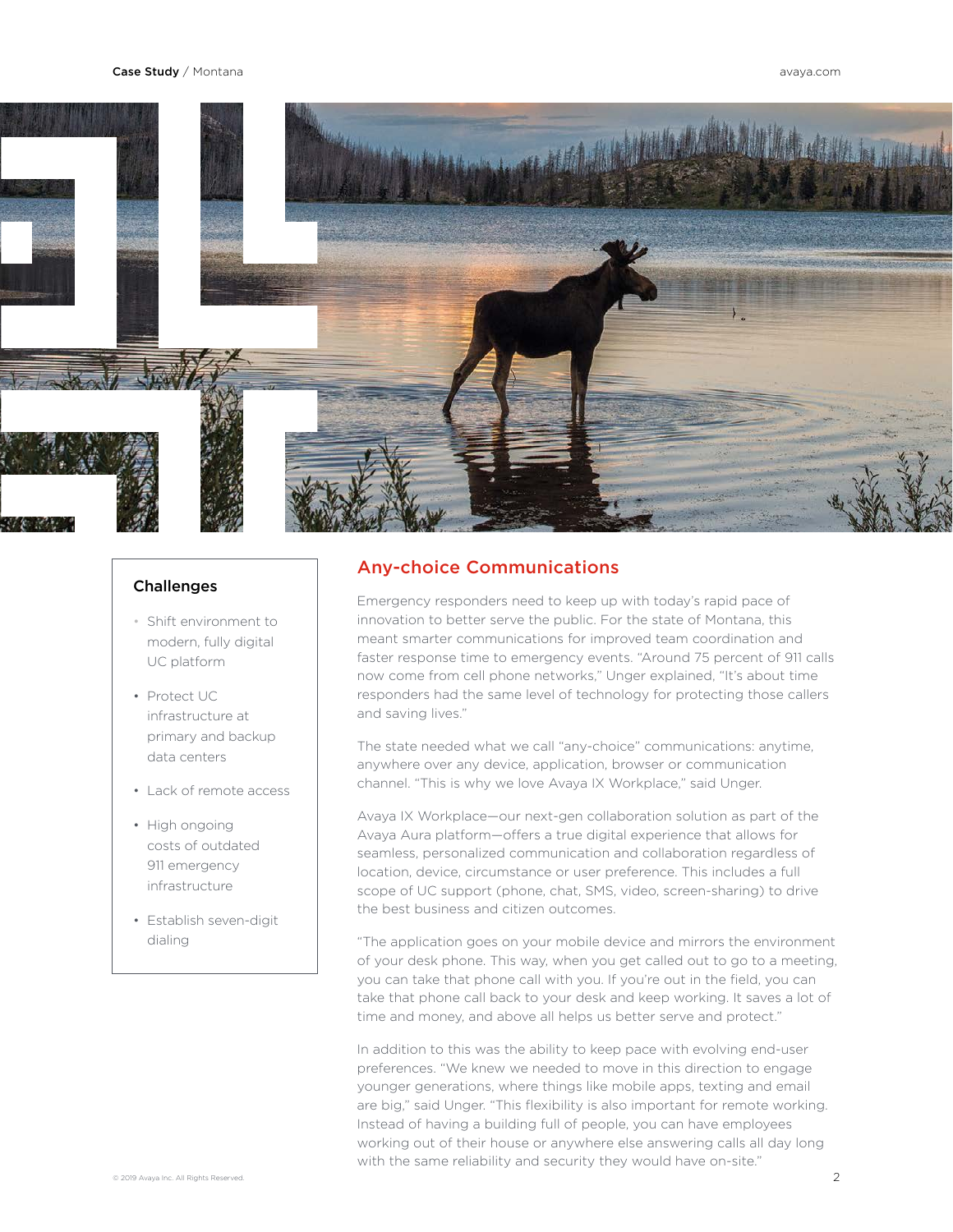**"Our existing products were a liability. It's up to us to do what we know is best for our citizens, to protect and serve them the best way we know how. Avaya's technology humanizes emergency response for us. At the end of the day, there's a real person calling whose life could be on the line. It's so much more than just providing 'good service.' Avaya's solutions got us to that next level we needed for our citizens and end users."**

- Jeff Unger, Voice Architect, State of Montana

#### Value Created

- Significantly improved response time for emergency first responders
- Eliminated \$168,000 in recurring annual costs for 911 infrastructure
- Savings of \$50,000 per month in network costs
- Eliminated PSTN costs for dialing between State campus locations
- Time and cost savings from ability to remotely diagnose and repair issues

Most importantly is the ability to leverage Avaya's location-based discovery mechanisms to pinpoint the exact location of a caller or device. The team witnessed this first-hand shortly after deploying Avaya Aura, coupled with 911 Secure's Sentry E911 solution. One of Unger's coworkers began having chest pains and dialed 911. "The emergency services showed up as they were supposed to, rapidly and to the correct building," he explained. "Seeing the EMTs come through the right door was amazing – it worked."

The Avaya Aura platform also provides support for our open application development tool, Avaya Breeze. This allows users to create custom communication workflows like automatic notifications to further enhance service. "We can now receive real-time omni-channel alerts to notify us of where a problem is or to keep personnel updated on the status of a situation," said Unger. "It allows us to act faster and more intelligently."

In the future, Unger says the state will prioritize video conferencing and screen-sharing for end users to further improve service, as well as more advanced data capabilities. "The ability to share and view data across users and applications is incredible. Someone in the field could look at real-time information shared from any person, device or location to make more informed decisions faster," he explained. This data visibility would allow the state's 10,000 employees across numerous emergency service locations to act as one with the right information delivered to the right person at the right time.

#### The "Why" Behind Avaya

"Our existing products were a liability," said Unger. "It's up to us to do what we know is best for our citizens, to protect and serve them the best way we know how. Avaya's technology humanizes emergency response for us. At the end of the day, there's a real person calling whose life could be on the line. It's so much more than just providing 'good service.' Avaya's solutions got us to that next level we needed for our citizens and end users."